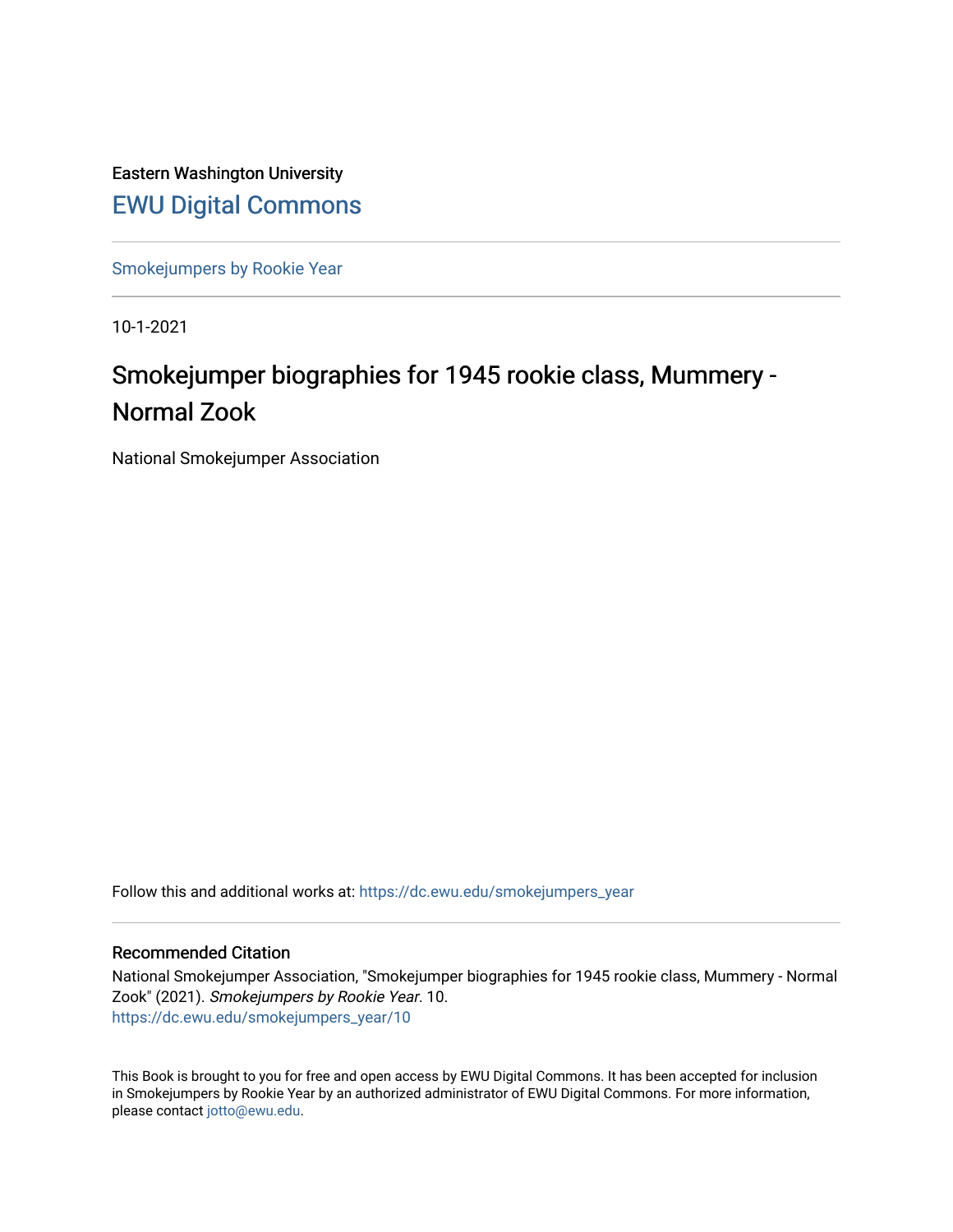# **1945 Smokejumper Rookies**

Mummery through Norman Zook

# **William James Mummery** (McCall '45)

 Bill died March 11, 1968, in Dibble, Oklahoma. He was born December 30, 1922, in Wichita, Kansas and was a member of the Methodist Church. Bill was drafted into Civilian Public Service in 1943 from Evanston, Illinois, where he was a student. He jumped at McCall during the 1945 season and got seven training and six fire jumps.

 Bill was discharged from CPS in June 1945 and married his wife, Phyllis, in 1946. He graduated from the University of Oklahoma in 1960 and was a Professor of Psychology at that school.

# **Carlton Elwood Naugle** (Missoula '45)

 Carl, 77, died January 23, 1999, in Las Vegas, Nevada. He was born May 18, 1921, in Courtdale, PA. He joined the smokejumpers in 1945 coming out of the Marine Corps paratrooper program and had five training and four fire jumps that season.

 Carl married Helen McGee in June of 1946 and he was a student at the University of Montana at that time. He is buried in the Southern Nevada Veterans Cemetery in Boulder City, Nevada.

# **Alvin Nisly** (McCall '45)

 Alvin, 91, died November 29, 2013, in Sheridan, Oregon. He was born March 4, 1922, in Hutchinson, Kansas and was a member of the Mennonite Church. Alvin was drafted into Civilian Public Service in 1943 from McMinnville, Oregon and his occupation was listed as "Logger."

 He jumped at McCall during the 1945 season. Alvin married Wilma Shenk in Yamhill, Oregon, in June 1947. He is buried in the Mennonite Cemetery in Polk County, Oregon.

# **David Russell Palmer** (Missoula '45)

 Russ died August 12, 2012. He was born January 9, 1917, in Chester, Pennsylvania. The family belonged to the Friends Church (Quakers). After high school Russ wanted to get into aviation and went to various schools including Penn State, but did not graduate. He landed his first paying job as a welder at a factory in West Trenton, NJ.

 Russ was drafted into Civilian Public Service in the fall of 1941. Over the years he was in four or five different camps before being selected for the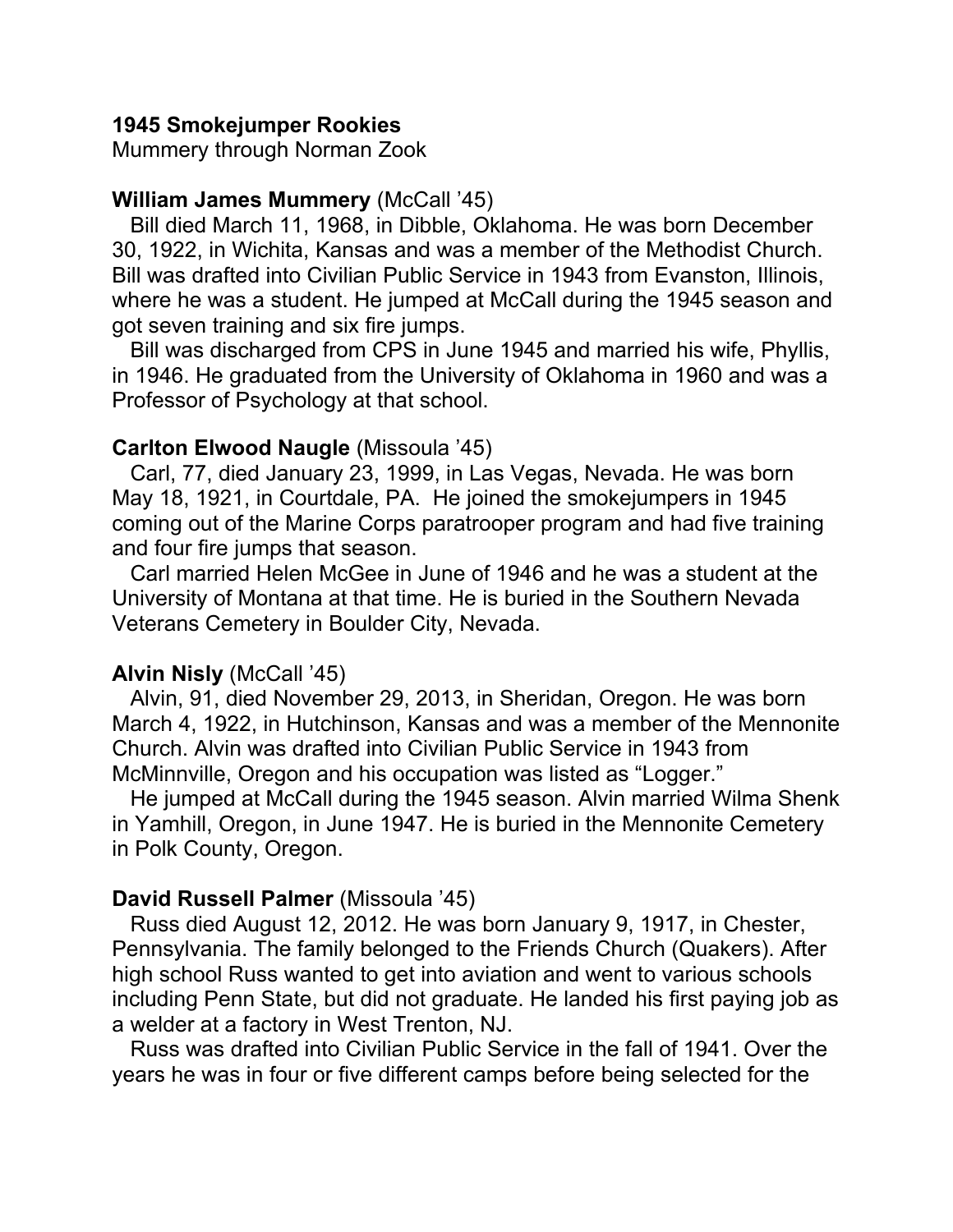CPS-103 smokejumper unit at Missoula. He made eight training and six fire jumps that season. He was discharged in December 1945.

 After moving around for several years, Russ took the job as head mechanic at an airport near Lansdale, PA, where he worked for 19 years retiring at age 65. He moved to the eastern shore of Maryland and sailed his 22-foot sailboat on Chesapeake Bay.

#### **Leonard N. "Nick" Pauls** (Cave Junction '45)

 Nick, age 88, died in Roseville, California on June 4, 2013. He was born in Buhler, Kansas, on August 9, 1924, and the family made the move to California while he was still young. At age 18 he registered for the draft on December 12, 1942. Nick qualified for the Civilian Public Service and came to the jumpers at Cave Junction for the 1945 fire season.

 Following WWII he graduated from the Pacific Bible Institute at Fresno, California, in 1949 and began his 63-year marriage that same year. He worked as a carpenter in the Fresno and San Jose areas until his retirement. Nick is buried at the Roseville Public Cemetery at Roseville, California.

#### **Victor John Peters** (Missoula '45)

 Victor, 79, died November 8,1999, in Hesston, Kansas. He was born March 13,1920, in Goessel, Kansas and was a member of the Mennonite faith. He was drafted into Civilian Public Service in 1942 from Peabody, Kansas, where he was a farmer. He jumped at Missoula during the 1945 season and got six training, three fire and one rescue jump.

#### **Theodore Norman Pfeifer** (Missoula'45)

 Ted died December 31, 1995, in Columbiana, OH. He was born in May 1919, in Clark Mills, New York, into a family belonging to the Christian Missionary Alliance Church. He went to grade school in Clark Mills and graduated from high school in Clinton, NY, in 1939.

 Ted entered Civilian Public Service when the war started and reported to a camp in Massachusetts and later to the smokejumper unit in Missoula for the 1945 season.

 After the war Ted worked in a hardware store and a successful bottle gas business in Middletown, OH.

#### **Roy Lynn Piepenburg** (Missoula '45)

 Roy was born February 12, 1926, in Reedsville, Wisconsin. When he was in high school the family, led by his mother, joined the Religious Society of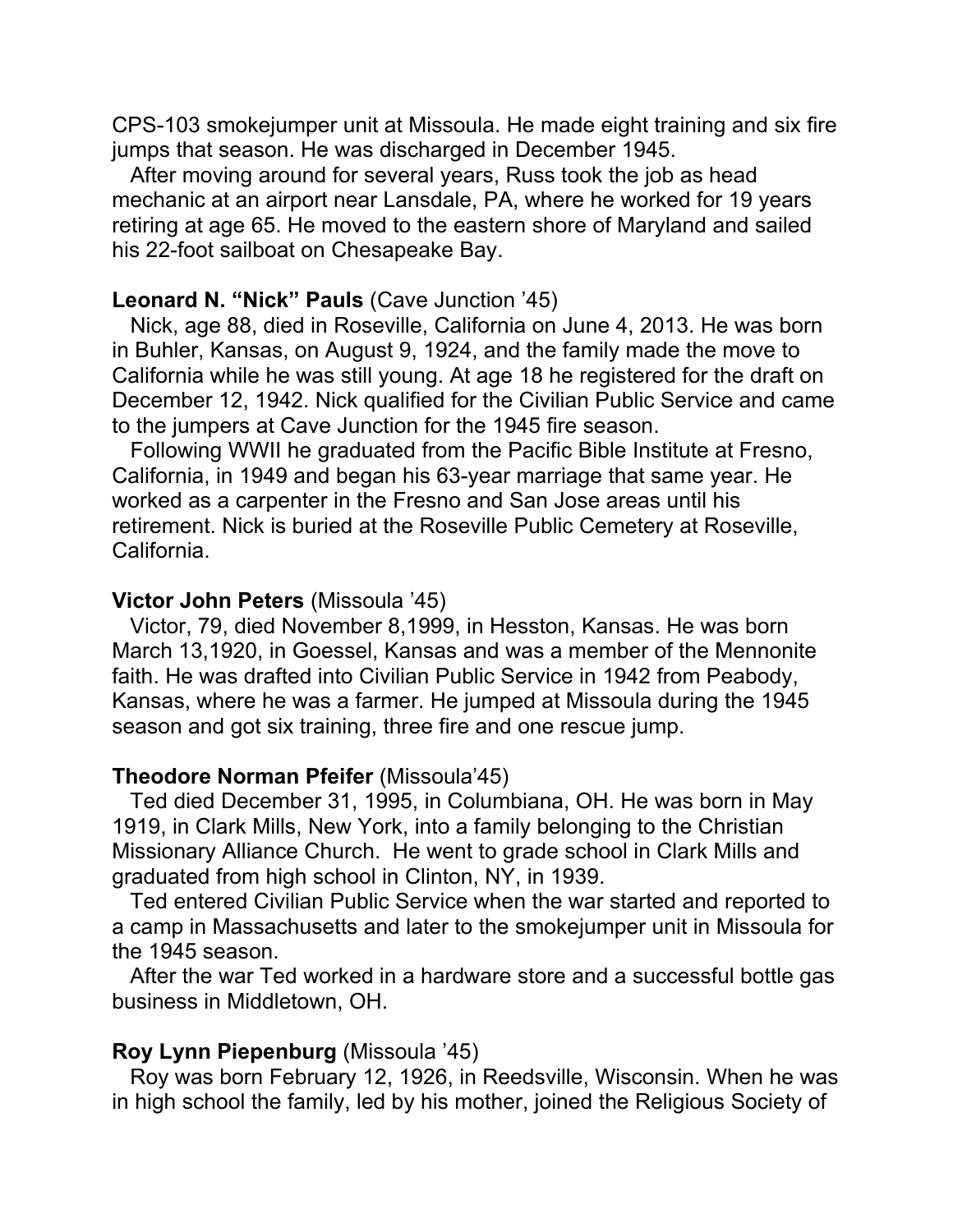Friends (Quakers). This started Roy on a lifetime journey as a peace activist. His passion for peace got him into many conflicts during the 1940s and years after.

 He graduated from Madison West H.S. (WI) in 1944 just prior to entering CPS. Roy entered Civilian Public Service in 1944 and was assigned to Camp 94 at Trenton, North Dakota. It was at that time he established friends with the "landless Indians" who lived near Trenton. This was the start of his lifelong involvement with Indian Affairs in Canada.

 Roy jumped at Missoula during the 1945 season, was transferred to Camp 128 at La Pine, OR, and discharged in 1946. He returned to Madison and graduated from the University of Wisconsin School of Education in 1952. His first teaching assignment was at Lac Court Oreilles Reservation in Northern WI. Later he taught at the Bureau of Indian Affairs schools in Wyoming, Arizona, and Utah.

 In 1961 he emigrated to Canada and took teaching position in the Northwest Territories and, after three years, was promoted to school Superintendent, Indian Affairs, St Paul, Alberta.

 Roy was a lifetime peace advocate and after retirement continued with his involvement in Project Ploughshares and the Canadian Peace Alliance. "I planned to dedicate my life to social reform along avenues that would aid the poor and oppressed. That is how I got involved in Indian education and aboriginal rights."

#### **Ralph Poterfield** (McCall '45)

 Ralph jumped at McCall during the 1945 season and had seven training and one fire jump. No further information can be found.

#### **Kenneth W. Puphal** (Missoula '45)

 Ken was born October 3, 1926, in Syracuse, New York, and grew up in Minnesota. He graduated from high school in Jamestown, North Dakota, in 1944 and rookied at Missoula in 1945 just a year out of high school. He jumped the 1945 season with eight practice and seven fire jumps.

 Ken graduated from Idaho State University in 1953 and spent his working career with the Idaho Nation Laboratory as a research chemist until his retirement in 1985. INL is the nation's leading center for nuclear energy research and development. Somewhere during that time period, he spent four years in the Air Force. He is currently living in Idaho Falls, Idaho.

#### **Robert Otto Rehfeld** (Missoula '45)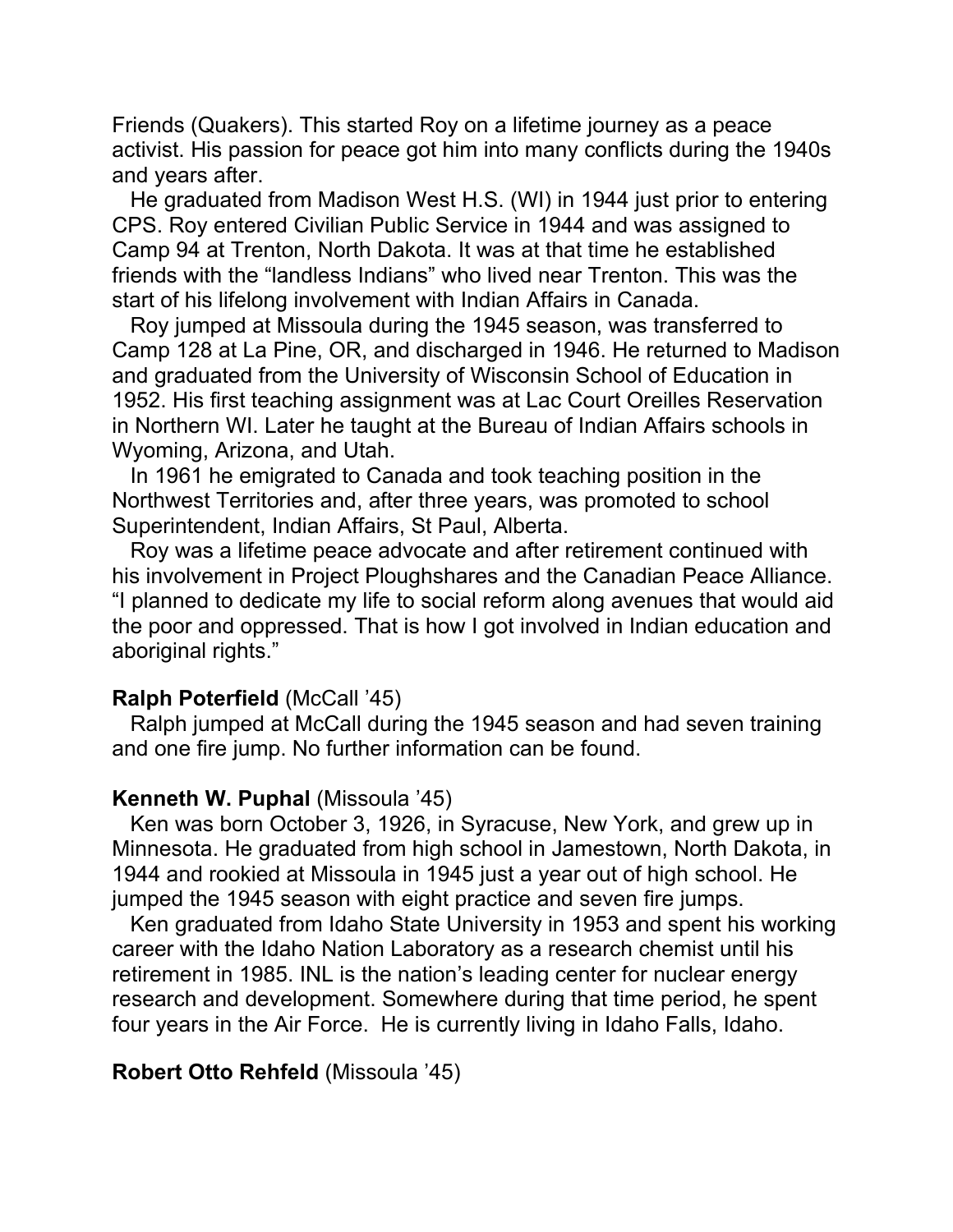Bob, 88, died January 16, 2016, in Lewiston, Idaho. He was born April 28, 1927, in Missoula, Montana. He was 18 years old and just out of high school when he rookied at Missoula in 1945 making seven practice and six fire jumps that season. Bob graduated from the University of Montana, where he played tackle on the Grizzly football team, with a degree in Forestry in 1950.

 Bob served in the Army during the Korean War and returned to a career with the USFS where he retired as Forest Supervisor for the Superior N.F. in 1982. Bob jumped during the 1945-46 seasons.

#### **Homer Allen Rice** (Missoula '45)

 Homer died June 26, 2016, in Salem, Oregon. He was born November 25, 1925, in Greenford, Ohio. He graduated from Hesston, a Mennonite school in Central Kansas.

 Homer was a member of the CPS-103 smokejumper unit during WWII. Homer was 19 years old when he reported for smokejumper training. In addition to his seven training jumps, he had seven fire jumps during the busy 1945 season.

 Homer worked as a professional house painter after moving to Oregon in 1947. He was a member of the Zion Mennonite Church and was married to his wife, Josie, for 68 years.

#### **Albert Kingsley Rodman** (McCall '45)

 Albert died November 20, 1990, in Northampton, Connecticut. He was born in Hartford, Connecticut, November 23, 1920, and was a member of the Congregational Christian Church. Al was drafted into Civilian Public Service in 1943 and jumped at McCall in 1945 making seven training and seven fire jumps.

 He was discharged from CPS in 1946 and returned to Hartford where he married Martha Grumbach in 1949.

#### **Fred W. Rungee** (Missoula '45)

 Fred died March 27, 2015, at the age of 93. He was born in 1921 and drafted into CPS in 1943 from New Haven, Connecticut, where his occupation at the time was listed as "Student." Fred has seven training and five fire jumps during the 1945 season.

 One of the few remaining CPS-103 jumpers, he was immensely proud of his service to his country as a conscientious objector with the fledgling smokejumpers of the Civilian Public Service program during WWII. He diligently worked toward a world at peace throughout his entire life.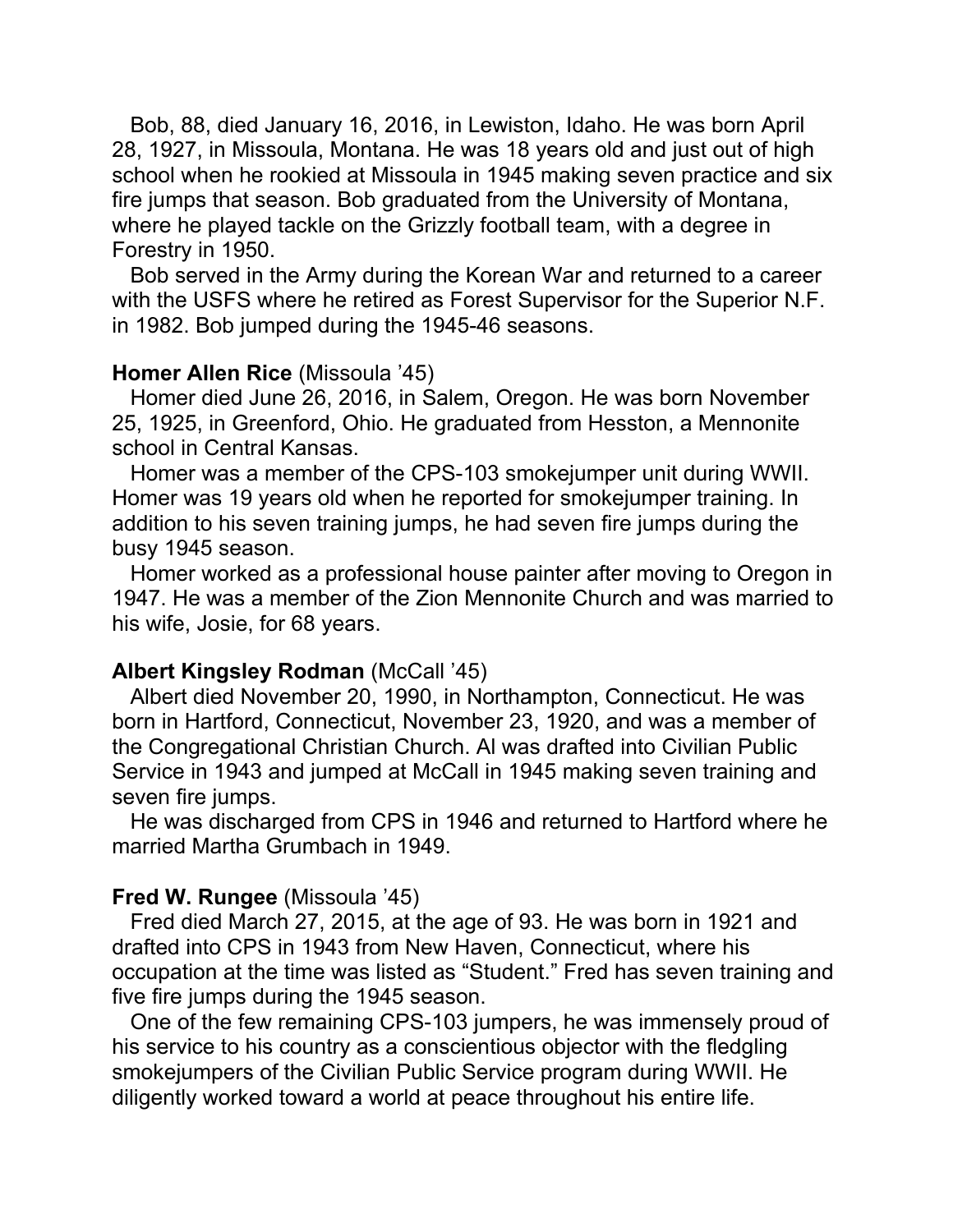As a woodsman, Fred qualified as a true Alaskan. He was an adventurer who looked comfortable in a canoe or kayak, on snowshoes or a motorcycle, helicopter, or Oldsmobile. Often, he could be found in the woods, on foot with his double bit axe, his model 70 Winchester hunting rifle and a 60-pound pack. He was a true leader by example who, after a brief residency in Montana, made his home in Alaska where he worked for the Bureau of Land Management as the Fire Management Officer of the Glennallen District responsible for all forest fire control in that area –about the size of New York State.

 Of his more than 70 years in Alaska, he resided primarily in the town of Glennallen. Upon retirement in 1978, he moved to the Slana area to a cabin that he himself built two and a half miles from the nearest road. Packing all the materials and even a massive wood stove he needed for the cabin on foot, he did concede using a buckboard to move in his piano.

#### **Robert Warner Schilpp** (Missoula '45)

 Bob died August 27, 2008, from West Nile Virus in Tulare, California. He was born October 18, 1923, in San Jose, California and was a member of the Methodist Church. He was drafted into Civilian Public Service in 1943 from Evanston, Illinois, where he was working as a grocery clerk. He jumped at Missoula during the 1945 season getting seven training and six fire jumps.

#### **Abraham J. "Abe" Schlabach** (Missoula '45)

 Abe died July 8, 1996, in Phoenix, Arizona. He was born on a farm near Yoder, Kansas, August 24, 1925. Abe was the eighth in a family of nine children. When still a baby, the family moved to an Amish Community near Plain City, Ohio.

 He attended local schools, was active in the Amish Community and graduated with honors from high school. At age 16 he was given the job to lead in the construction of a new barn which was still standing in the late 1990s. In 1944 he was drafted into the Civilian Public Service, sent to a couple camps, and was accepted to the CPS-103 smokejumper unit in 1945. Abe was in the second group of jumpers trained at Nine Mile that year. He has seven training, seven fire and one rescue jump during that season.

 After his discharge from CPA, Abe returned to farming before heading to Arizona in 1949 where he worked as a truck mechanic. In 1962 he decided to attend Palmer Chiropractic College in Davenport, Iowa. Abe's wife was also a qualified Chiropractor and they returned to Arizona and took over a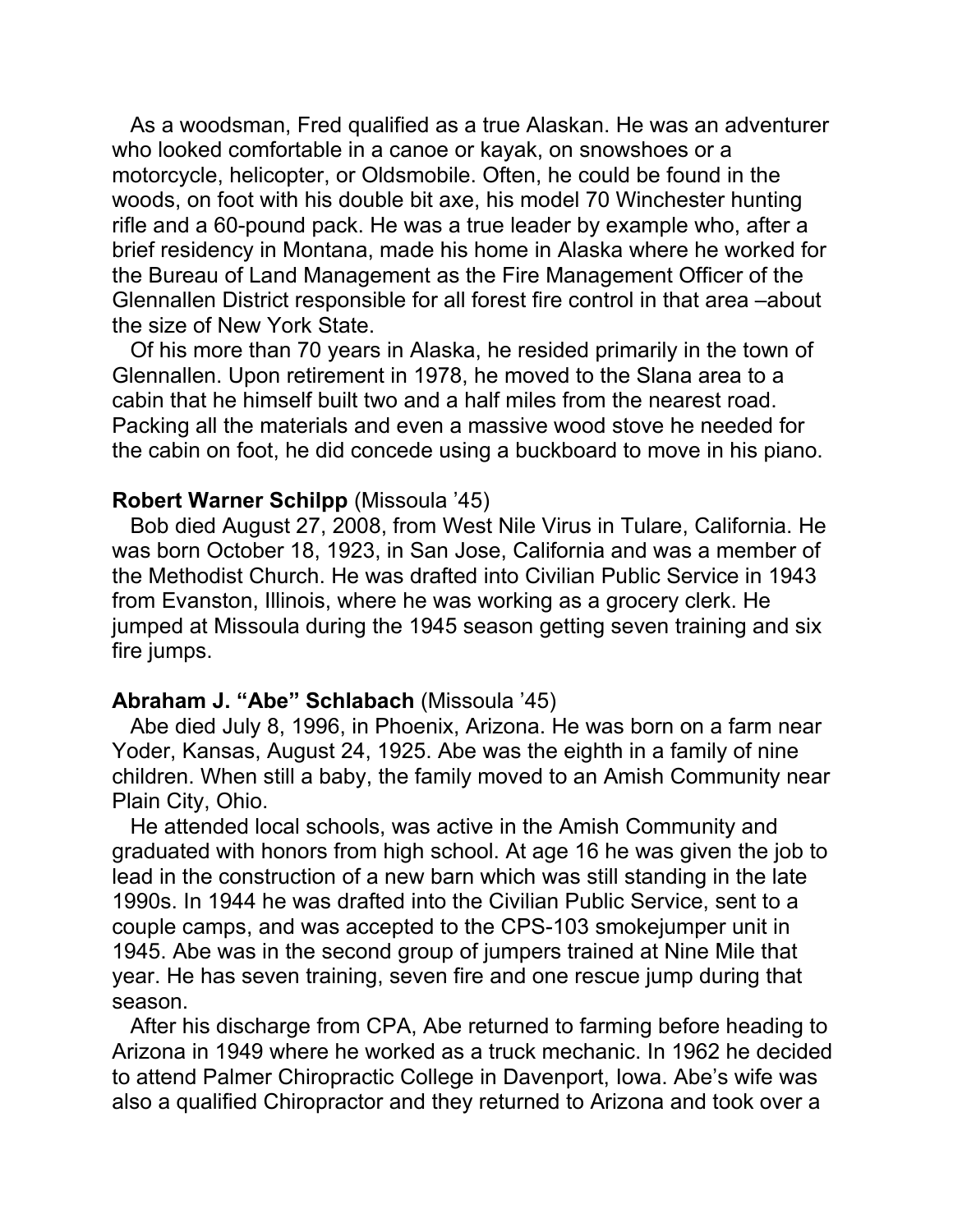practice owed by his wife's father. Abe continued to teach Sunday School in the Amish/Mennonite tradition.

#### **Willard D. Schmidt** (Missoula '45)

 Willard, age 76, died in Sacramento, California, on December 25, 2002. He was born in Andover, Kansas, on February 23, 1926. At age 18 he registered for the draft and qualified for the Civilian Public Service program. During the 1945 fire season he was one of the CPS jumpers at Missoula. Following the war, most of his life was lived in the Andover, Kansas area. He is buried at Lakeview Cemetery at Wichita, Kansas.

# **Robert Clay Searles** (Missoula '45)

 Bob died July 13, 2014. He was born May 6, 1916, in Everett, Washington and was a member of the Methodist Church. Bob was drafted into Civilian Public Service in 1942 from Tacoma, WA, and his occupation at the time was listed as "Musician."

 Bob Jumped at Missoula during the 1945 season and had eight practice, three fire and one rescue jump. He was discharged from CPS in 1946 and eventually ended up living in the Los Angeles area. He was active in radio and TV in the during his career. Bob was an accomplished musician, playing at some of the best spots in the LA area including the famed Cocoanut Grove. He and Dick Flaharty (MSO-45) provided the entertainment at many of the CPS jumper reunions.

# **Maynard W. Shetler** (Missoula '45)

 Maynard, who headed the Herald Press book division of Mennonite Publishing House died October 15, 2002, at age 80. He was born October 2, 1922, in Mason, Iowa. He was the first of eight children. The family moved to Illinois and, over the next 14 years, lived in several Mennonite communities. In 1937 the family moved to Cochranton, PA, where he graduated from high school in 1940.

 He was drafted into Civilian Public Service in 1943 and reported to the smokejumper unit in 1944 where broke his foot on the 2nd training jump and was assigned lookout duty for that season. Maynard came back for the 1945 season and had eight fire jumps.

 "The two years in smokejumpers were a time of significant spiritual growth. The early camps consisted mostly of Mennonites with little conflict on doctrine. The smokejumpers contained a broad spectrum of beliefs from radical Pentecostals to modernists. In discussions you either proved your point or you weren't heard."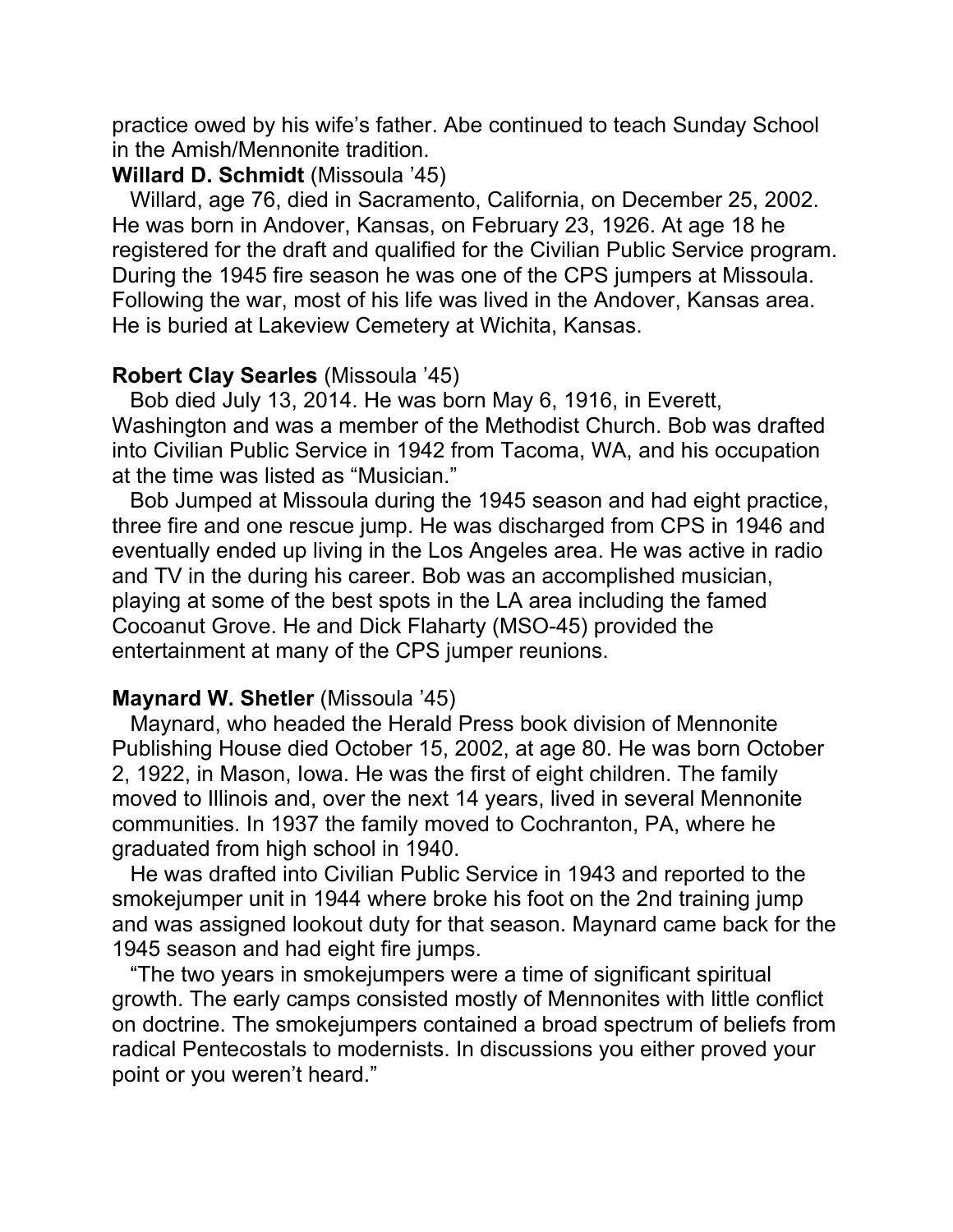Maynard graduated from Goshen College in 1953 and achieved advanced degrees in 1954 and 1955. His work at the publishing house began in 1955 where he worked until his retirement in 1989. He helped shape hundreds of books and helped develop Bible school curricula used by many denominations across North America.

# **William L. Siemon** (Missoula'45)

William was born in Chicago, Illinois about 1917-20. He was a member of the Baptist faith and drafted into Civilian Public Service in 1942 from Chicago where his occupation was listed as "Teacher." William jumped at Missoula during the 1945 season and got seven training and three fire jumps. His last name is listed in the 1945 records as "Simon," but the CPS master records list it as "Siemon." No exact information could be obtained as to exact date of birth or death.

# **Irvin J. Slabach** (Missoula '45)

 Irvin, 96, of Fort Wayne, passed away on Saturday, March 12, 2016, at Hospice Home in Fort Wayne, Indiana. He was born on February 26, 1920. Irvin was a tool and die maker for 40 years and worked at Wells Aluminum. During World War II, he was a smokejumper in Montana with the CPS-103 group and had at least two fire jumps.

# **Gerhard Ernst Smeiska** (Missoula '45)

 Gerhard was born August 25, 1925, in Milwaukee, WI. He is still living at age 94 according to our research. Gerhard is a member of the Lutheran Church and was drafted into Civilian Public Service in 1944 from Milwaukee where his occupation is listed as "Truck Driver."

 He jumped at Missoula during the 1945 season and got seven practice and five fire jumps. Records show him involved in Lutheran World Relief projects.

# **David Symon Smith** (Missoula '45)

 David, 77, died April 21, 2001, in Nampa, Idaho. He was born March 14, 1924, in Salt Lake City, Utah. He was a Methodist minister at the time he was drafted into Civilian Public Service from Rupert, Idaho, in 1943. He jumped at Missoula during the 1945 season and got seven training and one fire jump.

 David earned his BA in English from the College of Idaho and his Master's in Divinity from Garrett Theological Seminary. He married his wife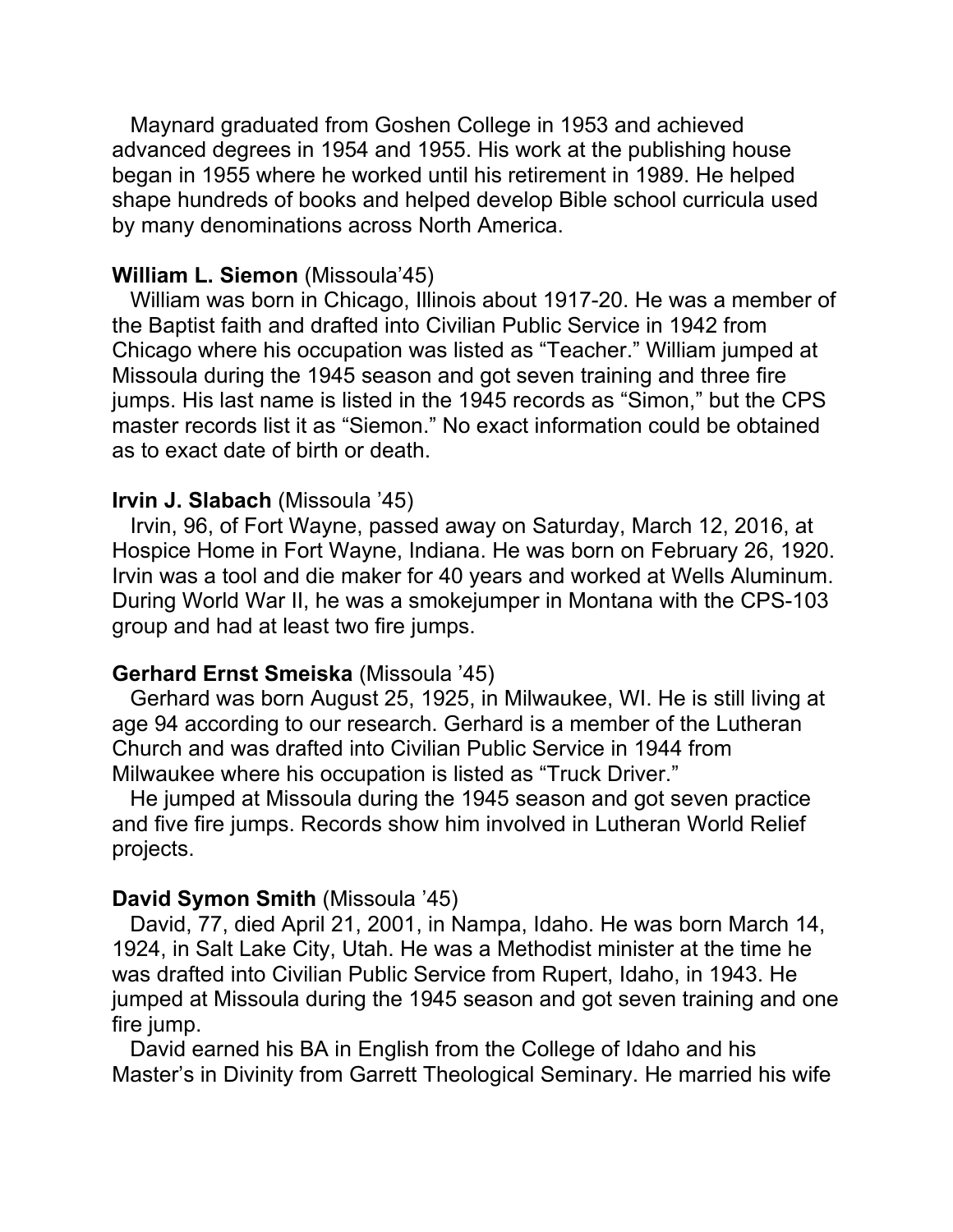Alice in 1945. David ministered at many churches in the Pacific Northwest before settling in Nampa.

# **David Lantz Smucker** (McCall '45)

 David, 29, was killed June 7, 1955, in an auto-truck collision just south of Chicago, Illinois. He was born April 14, 1926, in Smithville, Ohio and was a member of the Mennonite faith and the son of Reverend Jesse Smucker. David was drafted into Civilian Public Service in 1944 from Bluffton, Ohio, where was attending Bluffton College. He jumped at McCall during the busy 1945 season and got seven fire jumps in addition to his seven training jumps.

# **Dean L. Sommers** (Missoula '45)

Dean died at the age of 79 at his home in Canton, Ohio, on Sept. 8, 2005. He was the youngest of ten children and only two survive him. His father died when he was ten, and Dean had to quit school early to support his mother. He was a hard-working individual all his life.

 Dean was a member of the Mennonite Church and was drafted into Civilian Public Service in early 1945 from Louisville, Ohio, where his occupation at that time was listed as "Farmer."

 During the war years he worked in mental hospitals and was a CPS-103 smokejumper at Missoula during the 1945 fire season where he got seven training and three fire jumps.

# **Robert A. Stelle** (Missoula '45)

 Robert, 90, died October 7, 2015. He was born August 14, 1925, in Milwaukee, Wisconsin. He jumped the 1945 season as a member of the Civilian Public Service 103 group and made at least two fire jumps.

# **Robert Stutzman** (McCall '45)

 Robert was born October 4, 1923, in Wood River, Nebraska. He was living in Lebanon, Oregon, when he registered for the draft in 1942 and a member of the Mennonite Church. He was inducted into Civilian Public Service in 1943 from Lebanon where he was working in a sawmill.

 Robert jumped at McCall during the 1945 season and to seven practice and seven fire jumps.

No records show a date of death. His last residence was in Salem, Oregon, where he would be 97 years old at this time (11/20).

# **Thomas Jasper Summers** (McCall '45)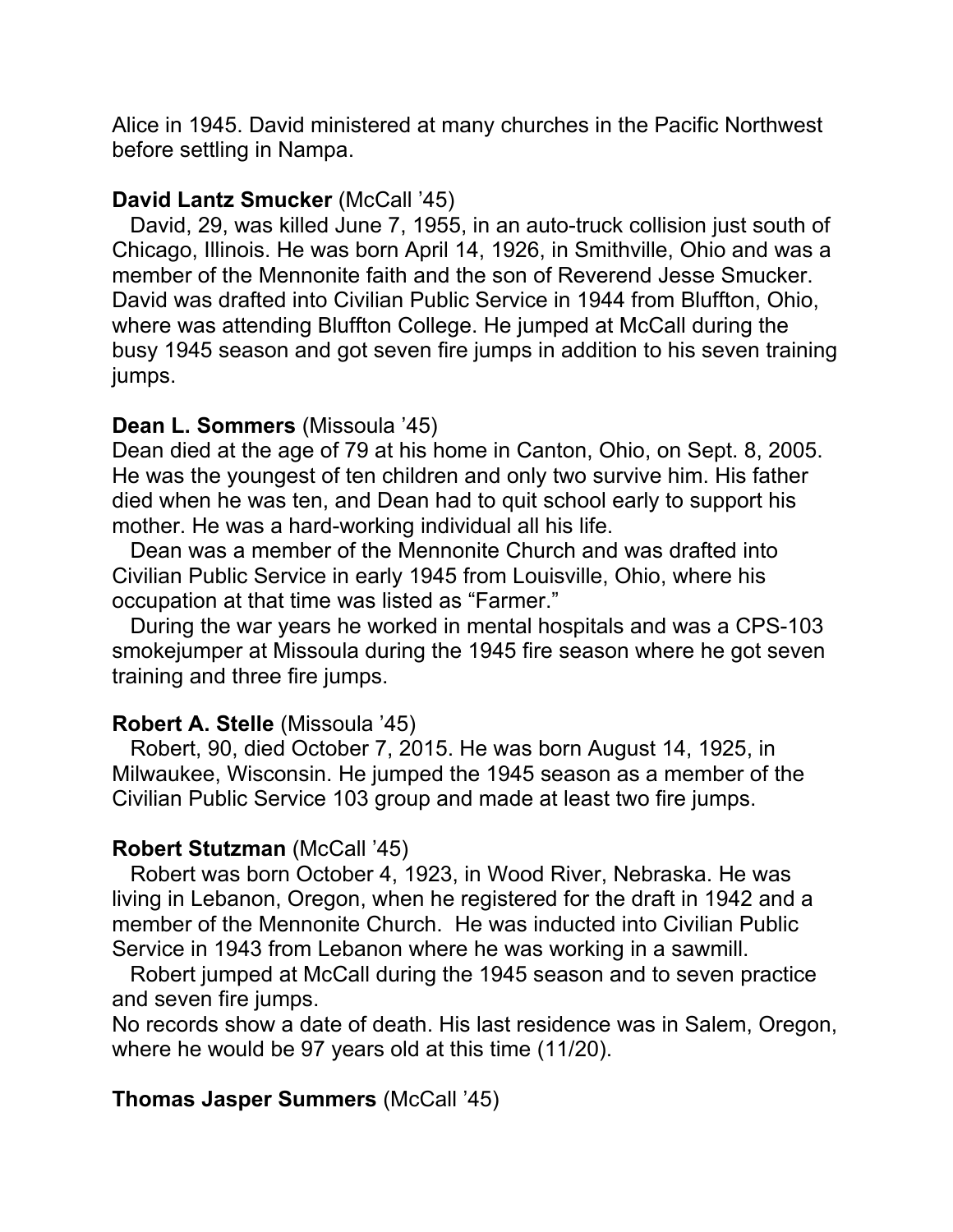Tom, 78, died April 5, 2002, in Reno, Nevada. He was born in Nashville, Tennessee, March 23, 1924. He was a Civilian Public Service jumper stationed at McCall during the 1945 season and made seven fire jumps.

 Tom studied at University of Redlands, University of California, and the University of Nevada. He had a master's degree in English and taught at several high schools in Reno, Truckee Meadows college and the University of Nevada.

 Tom was a well-known artist in the Reno area with a local studio in Verdi, Nevada. He was a devoted hiker and a volunteer ski patrolman. He traveled extensively throughout Europe.

#### **Norman C. Swihart** (Missoula '45)

 Norman died July 26, 2015, at his home in Goshen, Indiana. He was a member of the Brethren Church and drafted into Civilian Public Service in 1944 from Goshen where he was farming. He jumped at Missoula during the 1945 season getting seven training and three fire jumps.

 A longtime area resident, Norm worked in transportation and custodial areas for the Jefferson and Middlebury school systems, retiring in 1988 as transportation and custodial coordinator from Goshen Community Schools. He was a member of the Dunkard Brethren Church, Goshen.

#### **Hubert Richie Taylor** (Missoula '45)

 Hubert, 82, died July 13, 1998, in Southampton, Pennsylvania. He was born June 16, 1916, in Philadelphia, PA, and was a Quaker. He was drafted into Civilian Public Service in 1946 and his occupation at that time was listed as "Lawyer." Hubert was a graduate of Haverford College (PA).

 He was drafted into Civilian Public Service in 1942 and jumped at Missoula during the 1945 season making five practice and four fire jumps.

 A member of a prominent Philadelphia family, he was the fourth generation to practice law at a Center City firm. He graduated from the Westtown School in Chester County in 1934 and received his bachelor's degree from Haverford College four years later. He earned his law degree from the Temple University School of Law.

#### **Philip Thomforde** (Missoula '45)

 Phil, 89, died Feb. 23, 2010, in Pleasant Hill, Tennessee. He was born December 9, 1920, in Maulton, PA. the third of six children in a Quaker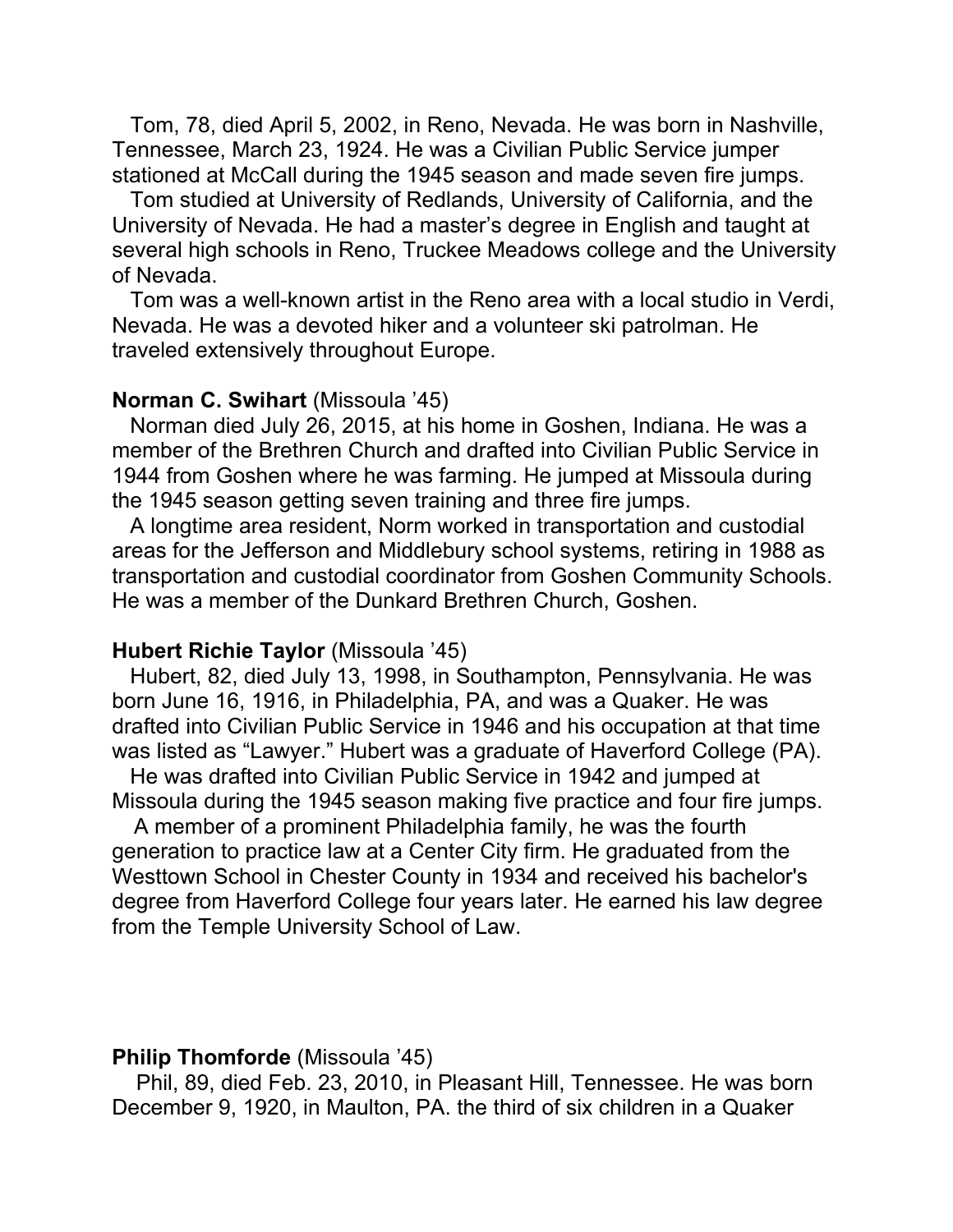family. He graduated from Penn State University in 1942 with a degree in agriculture and registered as a conscientious objector when World War II broke out.

 That led to alternate service, including a one-year stint as a smokejumper in Missoula where he got 16 jumps during the 1945 season. Phil later worked in mental hospitals for war veterans in Philadelphia and was shocked by the conditions he saw. He spent two months on Welfare Island near New York City, eating sea biscuits and drinking salt water as part of a research project by the Army, causing damage to his teeth that lasted the rest of his life.

 In 1946-48 Phil served in China for the United Nations Relief and Rehabilitation Agency. He met his wife, Winnie in China They settled in Pennsylvania; he taught agriculture to high school students. He worked for UNESCO in Iran in 1956 as an agricultural advisor, moving to Italy in 1959 while working for the UN's Food and Agriculture Organization, a post he held for 22 years while visiting more than 70 countries. Phil retired in 1982 to Pleasant Hill where he served a four-year term as mayor.

 He and his wife went back to China 1985-86 at volunteer teachers at the Nanjing Agricultural University.

#### **Clarence Trust Tieszen** (Missoula'45)

 Clarence, 96, died on February 24, 2019. He was born in Lustre, Montana, on September 1, 1922, and, typical of many farm families of that time, completed his formal education at the 8th grade and then went to work on the family farm. He was a member of the Mennonite Church.

 Clarence was the oldest of six children on the farm that was 25 miles from the nearest town. "When I was born, we lived in a building that served both as a barn and home with a single wall separating the areas."

 Clarence was drafted into Civilian Public Service in 1943 and jumped at Missoula during the 1945 season making seven training and six fire jumps.

 In notes from CPS reunions, Clarence lists his job after the war as working for the BLM in Anchorage, Alaska, as an equipment maintenance mechanic for the Anchorage District Fire Control. He also notes two tours to Nigeria as an equipment specialist for Aid for International Development. He called it "the experience I cherished more than anything else in my life" the four years building reservoirs for Nigerian farmers with USAID.

#### **Philip Daniel Toth** (McCall '45)

Philip, 99 died October 11, 2019, just two months shy of his 100<sup>th</sup> birthday. He was born on December 15, 1919, in Syracuse, NY. He was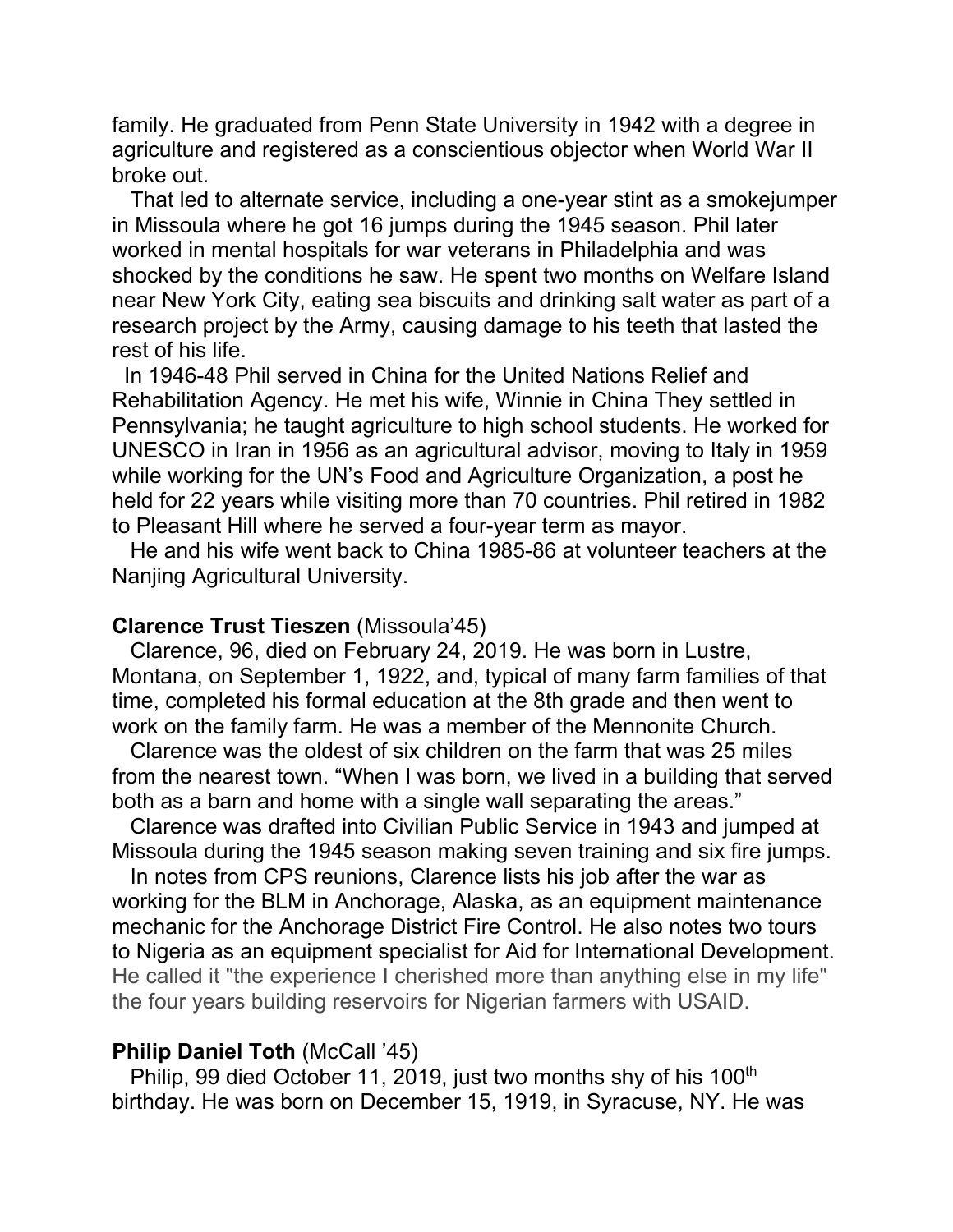the successful business owner of Toth's Cleaning Center, as well as a dedicated church pastor. He jumped at McCall during the 1945 season as a member of the Civilian Public Service 103 group. Phil had seven fire jumps.

# **Levi P. Tschetter** (Missoula '45)

 Levi was born June 2, 1917, at the Maxwell Hutterite Colony in Manitoba, Canada. He died September 29, 1994, in Watertown, SD, at the age of 77. Levi jumped at Missoula during the 1945 season. He had six training and three fire jumps. On his last fire jump, he broke his foot and hip ending the season for him.

 After his discharge from the Civilian Public Service, he returned to the New Elm Springs Colony in South Dakota where he taught school.

 Levi received his bachelor's degree from South Dakota Wesleyan and his master's from South Dakota State in Brookings. He taught English and German for 32 years finishing at the Poinsett Hutterite Colony near Estelline, SD. The Hutterites are the oldest Christian communal society in the world (450 years) and there are more than 350 colonies in the US and Canada.

# **Donald Ray Unruh** (Missoula '45)

Don died December 29, 2001, at his home in Findlay, Ohio, of pancreatic cancer at the age of 77. He was born October 28, 1924, in Hillsboro, Kansas and was a member of the Mennonite Church. His occupation at the time was listed as "Farmer."

 He was drafted into the Civilian Public Service and jumped at Missoula during the 1945 season. Don got eight training and three fire jumps.

 Don served in the Merchant Marines for two years in the late 1940s and later became a teacher at Findlay High School where he taught automotive math and theory until his retirement in 1986.

# **Norman Arthur Watkins** (Missoula'45)

 Norman died June 19, 1993, in Ferndale, Washington. He was born December 19, 1925, in Omaha, Nebraska. Norman jumped at Missoula 1945-50 and had seven training and four fire jumps during the 1945 season. Records indicate that he was in the Army 1943-44. Possible Airborne since he came to Missoula to jump. He married Josephine Rankin in 1951 while living in Montana.

# **William P. Weber** (Missoula'45)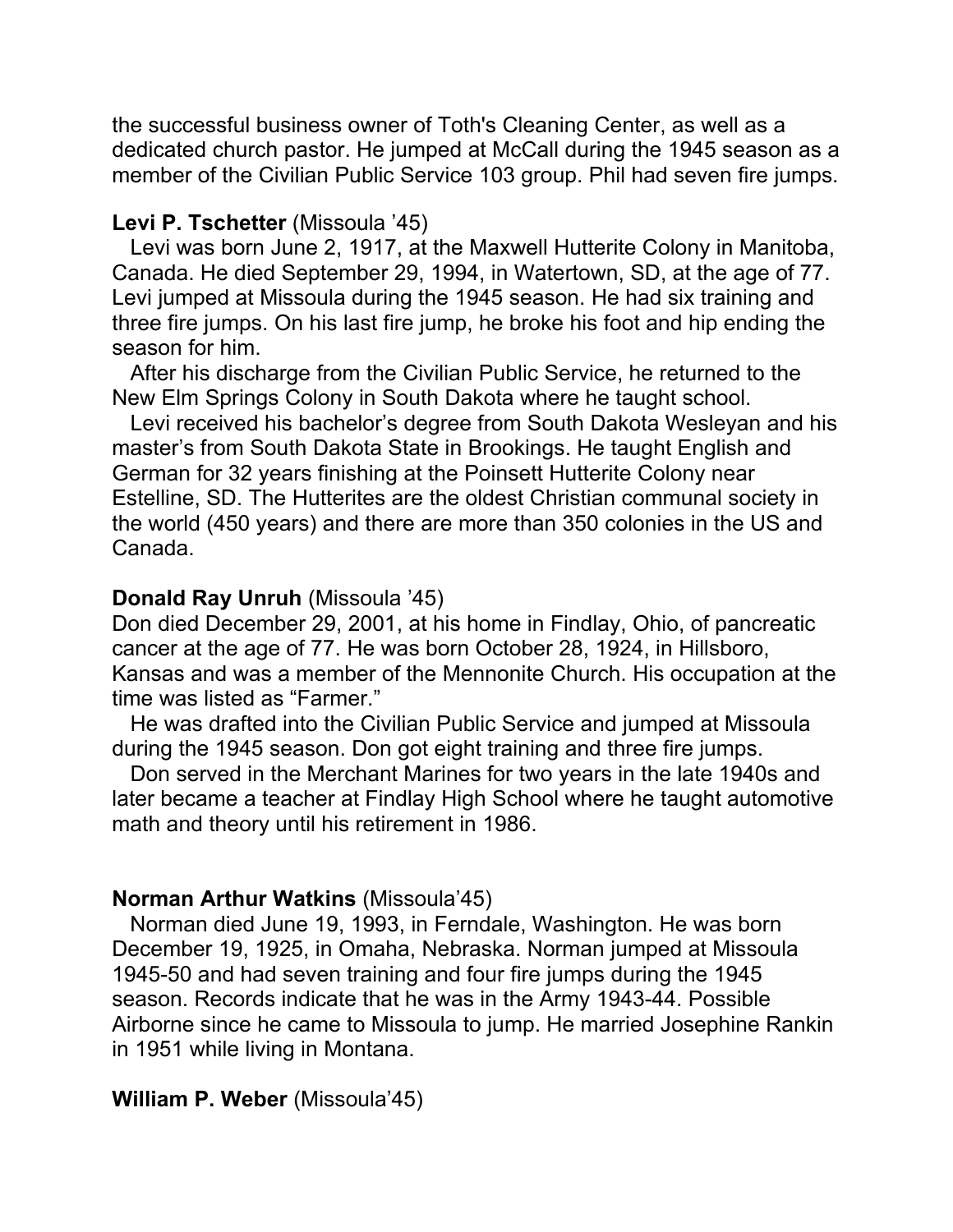Bill, 89, died November 1, 2008, in Wilton, Wisconsin. He was born May 31, 1919, on a farm near Kendall, Wisconsin. Bill was a farm boy from and joined the CPS program in 1941 jumping at Missoula during the 1944-45 seasons.

 The three boys in the family went different directions during WWII. Bill went into CPS, a brother went into the Air Force, and a brother got a farm workers deferment.

 After the war Bill spent four years volunteering with the American Friends Service Committee in Europe helping with food distribution programs. He went back into farming in 1952 and in 1957 opened a photography business in which he remained until 1981.

 Bill was active in social and environmental issues and ran for state representative at one time.

He and his wife returned to Koblenz, Germany, in 1987 to have a reunion with the many children to whom they had helped distribute food and clothing 40 years earlier.

#### **Carroll Eugene "Gene" Yoder** (Missoula '45)

 Gene died February 6, 2020, in Hesston, Kansas, at age 93. He was born on June 29, 1926, a few miles away near McPherson, Kansas and grew up helping his parents farm in the area. He registered for the WWII draft on his  $18<sup>th</sup>$  birthday and was drafted into the Civilian Public Service (CPS) as a conscientious objector in October 1944.

 Gene was assigned to CPS camps based in Lincoln, Nebraska, Colorado Springs, Colorado, and the Forest Service Camp 31 near Camino California on the Eldorado National Forest where he gained experience in forest fire suppression. Like many CPS draftee's, he was verbally abused by locals and accused of cowardice for his religion-based opposition to military service, especially while at Camp 31. His daughter Beth stated in an August 2020 interview that Gene told her he volunteered for the smokejumper CPS camp at Missoula to prove his bravery. He jumped there during the busy 1945 season and fire records indicate he made at least one jump on the Nez Perce National Forest in Idaho.

 After his release from the CPS, Gene returned to Kansas and married Dorothy Miller in 1949. Together they raised three children in the Hesston area. He was self-employed and owned/operated a successful floor covering business before retiring.

 Gene is remembered by family and friends as a loving family man with an intense work ethic and who was everyone's friend. He was an avid fisherman. Even in his last years when confined to a wheelchair, Gene